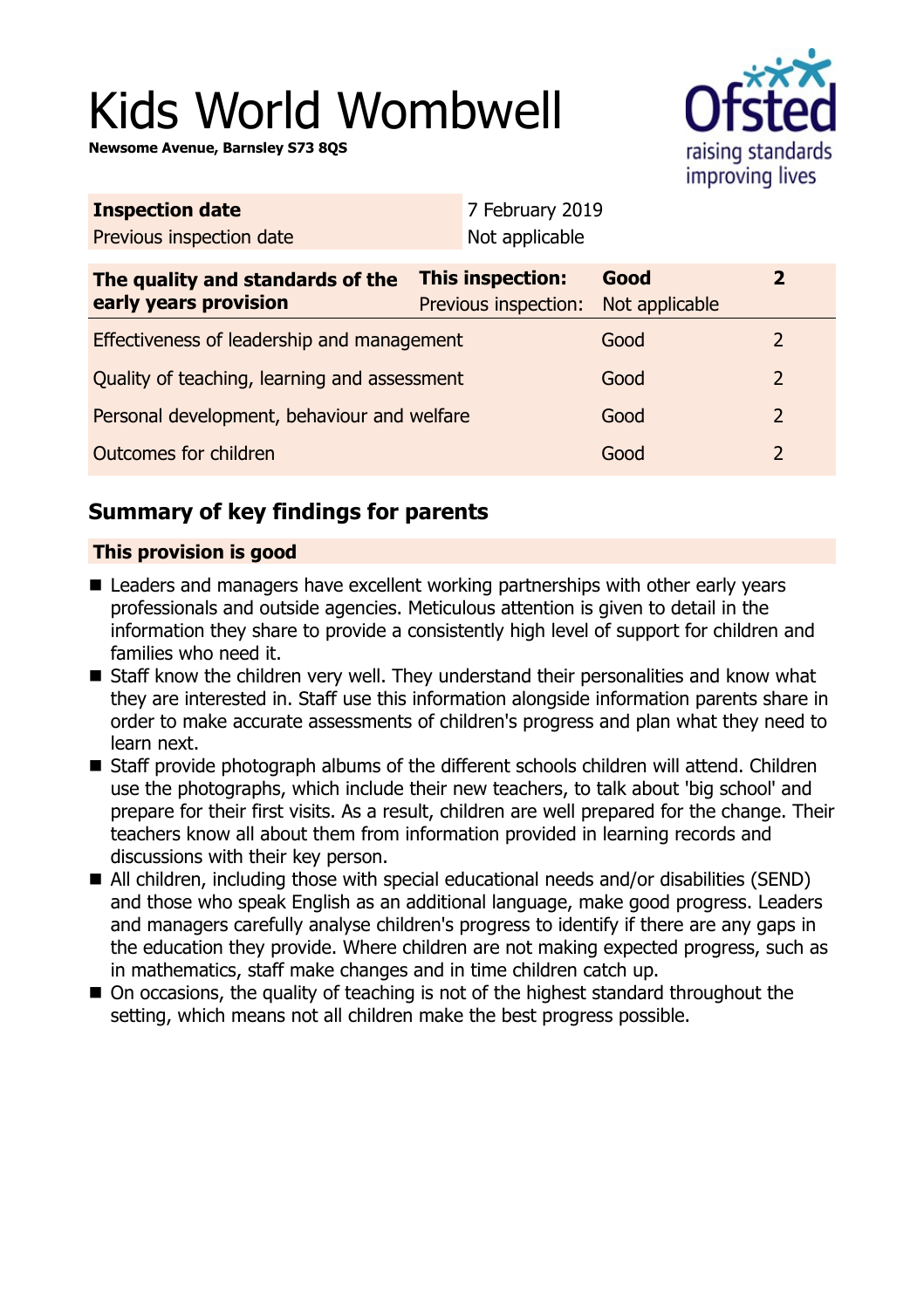## **What the setting needs to do to improve further**

## **To further improve the quality of the early years provision the provider should:**

■ focus on promoting highly skilled teaching practice throughout the setting and increase the potential to achieve excellent outcomes for all children.

#### **Inspection activities**

- $\blacksquare$  The inspector observed the quality of teaching and assessed the impact this has on children's learning.
- $\blacksquare$  The inspector completed a joint observation with the manager.
- The inspector held a meeting with the manager. She looked at relevant documentation, and evidence of the suitability of staff working in the setting. The inspector discussed the provider's plans for continued development.
- $\blacksquare$  The inspector spoke to parents during the inspection and took account of their views.
- $\blacksquare$  The inspector spoke to the children at appropriate times during the inspection.

## **Inspector**

June Rice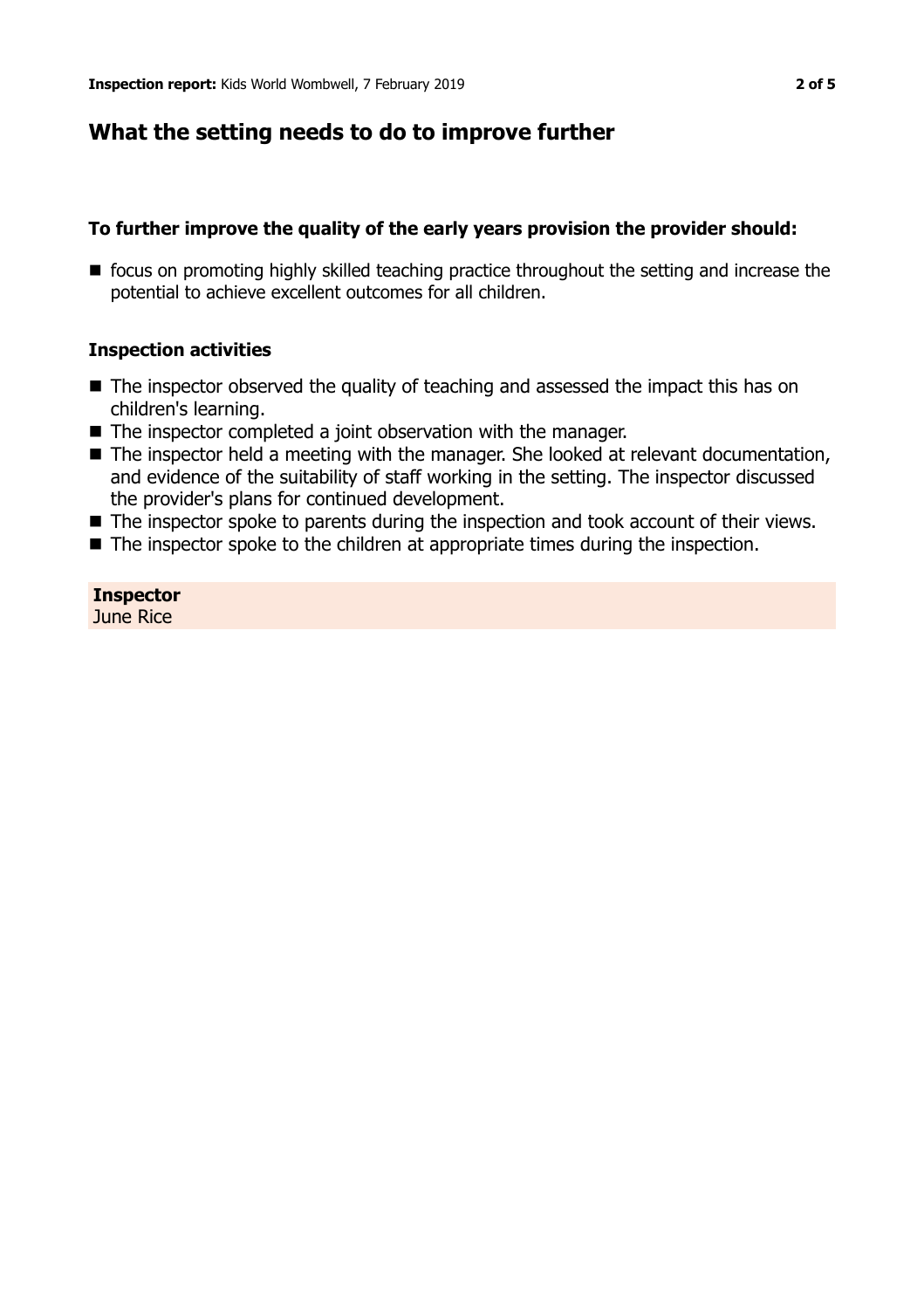## **Inspection findings**

#### **Effectiveness of leadership and management is good**

The arrangements for safeguarding are effective. Leaders, managers and staff clearly understand their role in protecting children from possible abuse or neglect. They are familiar with current issues, such as radicalisation and extremism. Recruitment procedures are robust and help to ensure that staff are suitable to work with children. This helps to safeguard children. Parents speak very highly of the support they and their children receive. Parents receive detailed information about the early years foundation stage and how it is implemented. Leaders and managers reflect on the care and education provided, and adapt accordingly to aid improvement.

#### **Quality of teaching, learning and assessment is good**

Staff offer guidance to parents on how they can contribute to their children's learning at home. Children use their imaginations well. They gather under a tent and explain they are going to make a campfire to keep them warm. They place leaves and sticks carefully to represent a fire and tell others to be careful near it. Gathered together, they listen to a story. Children experiment with differently sized balls, watching which roll the quickest down a pipe. Children learn to count and to recognise colours. Children see and hear their home languages. For example, staff learn key words to aid communication with children and read from dual-language books. Children with different skills and abilities make good progress because they have equal opportunities and extra support should they need it.

## **Personal development, behaviour and welfare are good**

The emotional well-being of children has the utmost priority. For example, leaders and managers are directly involved with the process of transition as children move on to their next learning environment, such as school. Children have strong attachments to their key person, who know their children and their families exceptionally well. Parents speak highly of the excellent support they and their children receive, particularly through difficult times and when seeking professional help for their children. Staff ask permission from children to change their nappy and children happily cooperate. Staff fully promote healthy eating. They provide freshly prepared meals and snacks, and a wealth of information about healthy eating. This brought about a distinct improvement in the quality of packed lunches children bring.

## **Outcomes for children are good**

When children leave the setting, they are ready for the next stage in their education. All children, including those who speak English as an additional language are confident communicators. Children make friends easily and they enjoy listening to stories and singing rhymes in small groups. Children have good physical skills and quickly become independent in their self-help skills.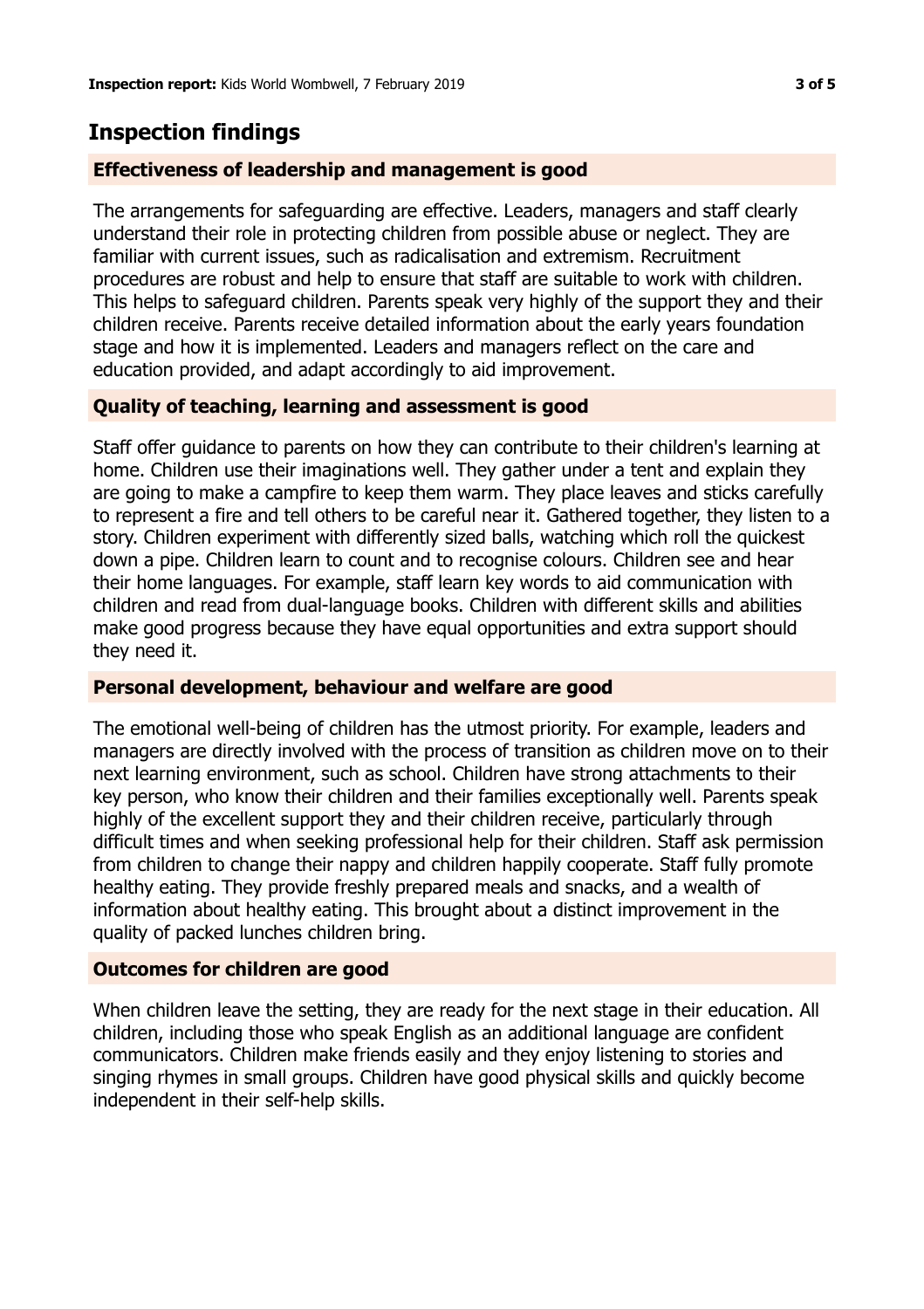## **Setting details**

| Unique reference number                             | EY540555                                               |  |
|-----------------------------------------------------|--------------------------------------------------------|--|
| <b>Local authority</b>                              | <b>Barnsley</b>                                        |  |
| <b>Inspection number</b>                            | 10089645                                               |  |
| <b>Type of provision</b>                            | Childcare on non-domestic premises                     |  |
| <b>Registers</b>                                    | Early Years Register, Compulsory Childcare<br>Register |  |
| Day care type                                       | Full day care                                          |  |
| Age range of children                               | $1 - 4$                                                |  |
| <b>Total number of places</b>                       | 36                                                     |  |
| Number of children on roll                          | 77                                                     |  |
| Name of registered person                           | Kidsworld-Childcare Ltd                                |  |
| <b>Registered person unique</b><br>reference number | RP540549                                               |  |
| Date of previous inspection                         | Not applicable                                         |  |
| Telephone number                                    | 01226 758346                                           |  |

Kids World Wombwell registered in 2016 and is located in Barnsley. The setting employs 12 members of childcare staff, 10 of whom hold appropriate early years qualifications at level 3 and two staff hold early years qualifications at level 2. The setting opens from Monday to Friday, all year round. Sessions are from 8am until 6pm. The setting provides funded early education for two-year-old children and supports children with SEND.

This inspection was carried out by Ofsted under sections 49 and 50 of the Childcare Act 2006 on the quality and standards of provision that is registered on the Early Years Register. The registered person must ensure that this provision complies with the statutory framework for children's learning, development and care, known as the early years foundation stage.

Any complaints about the inspection or the report should be made following the procedures set out in the guidance Complaints procedure: raising concerns and making complaints about Ofsted, which is available from Ofsted's website: www.ofsted.gov.uk. If you would like Ofsted to send you a copy of the guidance, please telephone 0300 123 4234, or email [enquiries@ofsted.gov.uk.](mailto:enquiries@ofsted.gov.uk)